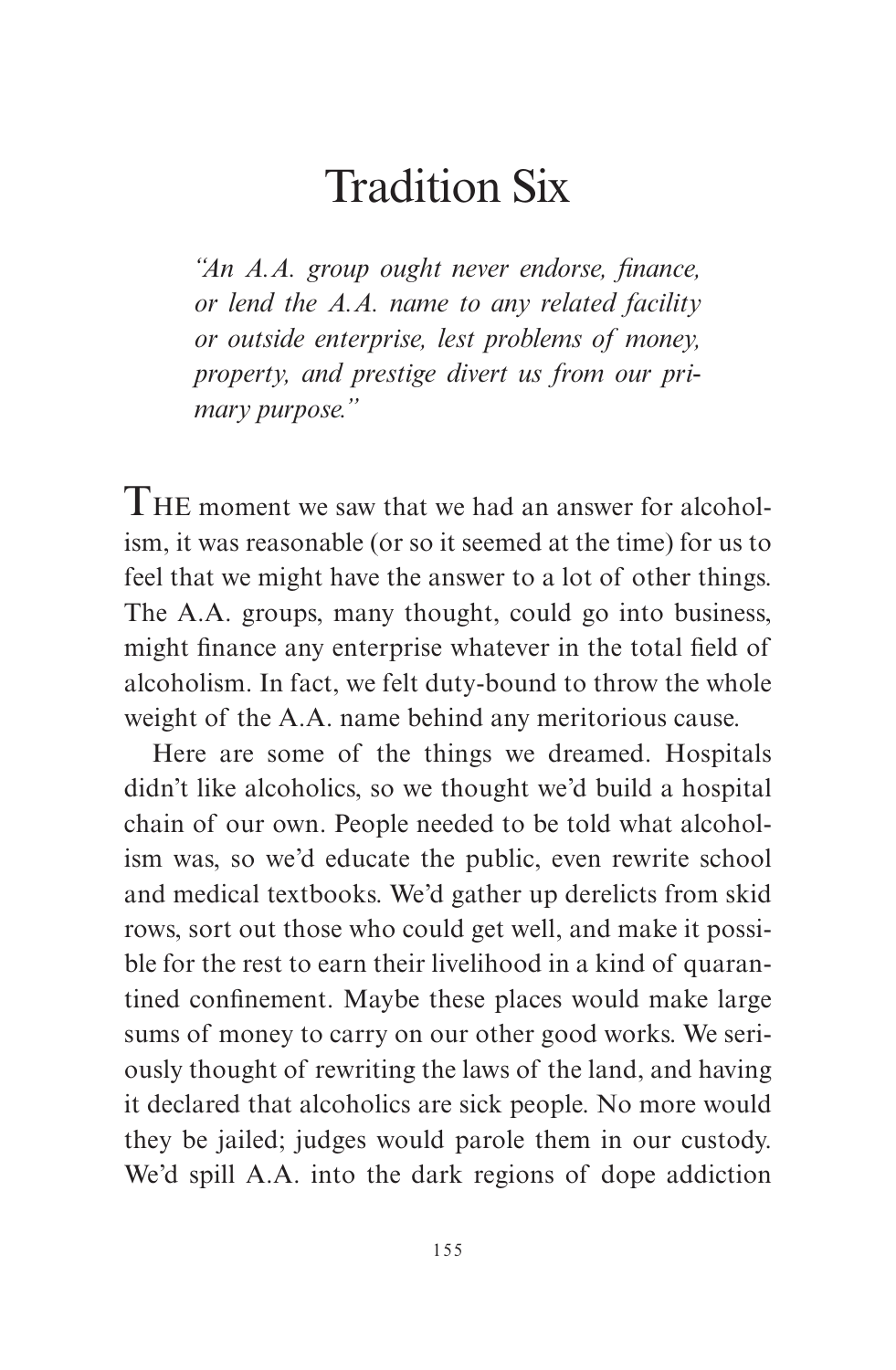and criminality. We'd form groups of depressive and paranoid folks; the deeper the neurosis, the better we'd like it. It stood to reason that if alcoholism could be licked, so could any problem.

It occurred to us that we could take what we had into the factories and cause laborers and capitalists to love each other. Our uncompromising honesty might soon clean up politics. With one arm around the shoulder of religion and the other around the shoulder of medicine, we'd resolve their differences. Having learned to live so happily, we'd show everybody else how. Why, we thought, our Society of Alcoholics Anonymous might prove to be the spearhead of a new spiritual advance! We might transform the world.

Yes, we of A.A. did dream those dreams. How natural that was, since most alcoholics are bankrupt idealists. Nearly every one of us had wished to do great good, perform great deeds, and embody great ideals. We are all perfectionists who, failing perfection, have gone to the other extreme and settled for the bottle and the blackout. Providence, through A.A., had brought us within reach of our highest expectations. So why shouldn't we share our way of life with everyone?

Whereupon we tried A.A. hospitals—they all bogged down because you cannot put an A.A. group into business; too many busybody cooks spoil the broth. A.A. groups had their fling at education, and when they began to publicly whoop up the merits of this or that brand, people became confused. Did A.A. fix drunks or was it an educational project? Was A.A. spiritual or was it medical? Was it a reform movement? In consternation, we saw ourselves getting mar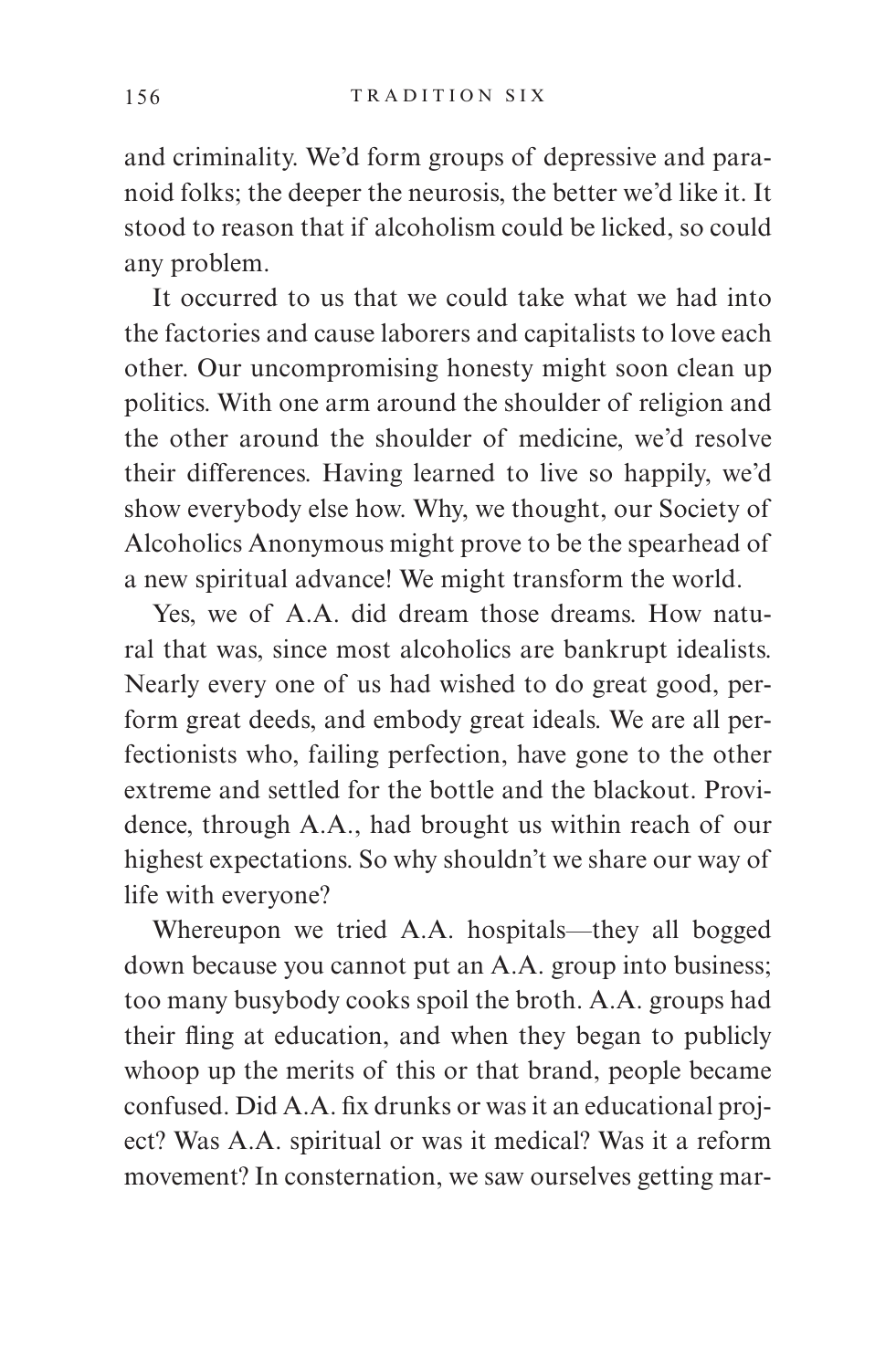ried to all kinds of enterprises, some good and some not so good. Watching alcoholics committed willy-nilly to prisons or asylums, we began to cry, "There oughtta be a law!" A.A.'s commenced to thump tables in legislative committee rooms and agitated for legal reform. That made good newspaper copy, but little else. We saw we'd soon be mired in politics. Even inside A.A. we found it imperative to remove the A.A. name from clubs and Twelfth Step houses.

These adventures implanted a deep-rooted conviction that in no circumstances could we endorse any related enterprise, no matter how good. We of Alcoholics Anonymous could not be all things to all men, nor should we try.

Years ago this principle of "no endorsement" was put to a vital test. Some of the great distilling companies proposed to go into the field of alcohol education. It would be a good thing, they believed, for the liquor trade to show a sense of public responsibility. They wanted to say that liquor should be enjoyed, not misused; hard drinkers ought to slow down, and problem drinkers—alcoholics—should not drink at all.

In one of their trade associations, the question arose of just how this campaign should be handled. Of course, they would use the resources of radio, press, and films to make their point. But what kind of person should head the job? They immediately thought of Alcoholics Anonymous. If they could find a good public relations man in our ranks, why wouldn't he be ideal? He'd certainly know the problem. His connection with A.A. would be valuable, because the Fellowship stood high in public favor and hadn't an enemy in the world.

Soon they'd spotted their man, an A.A. with the neces-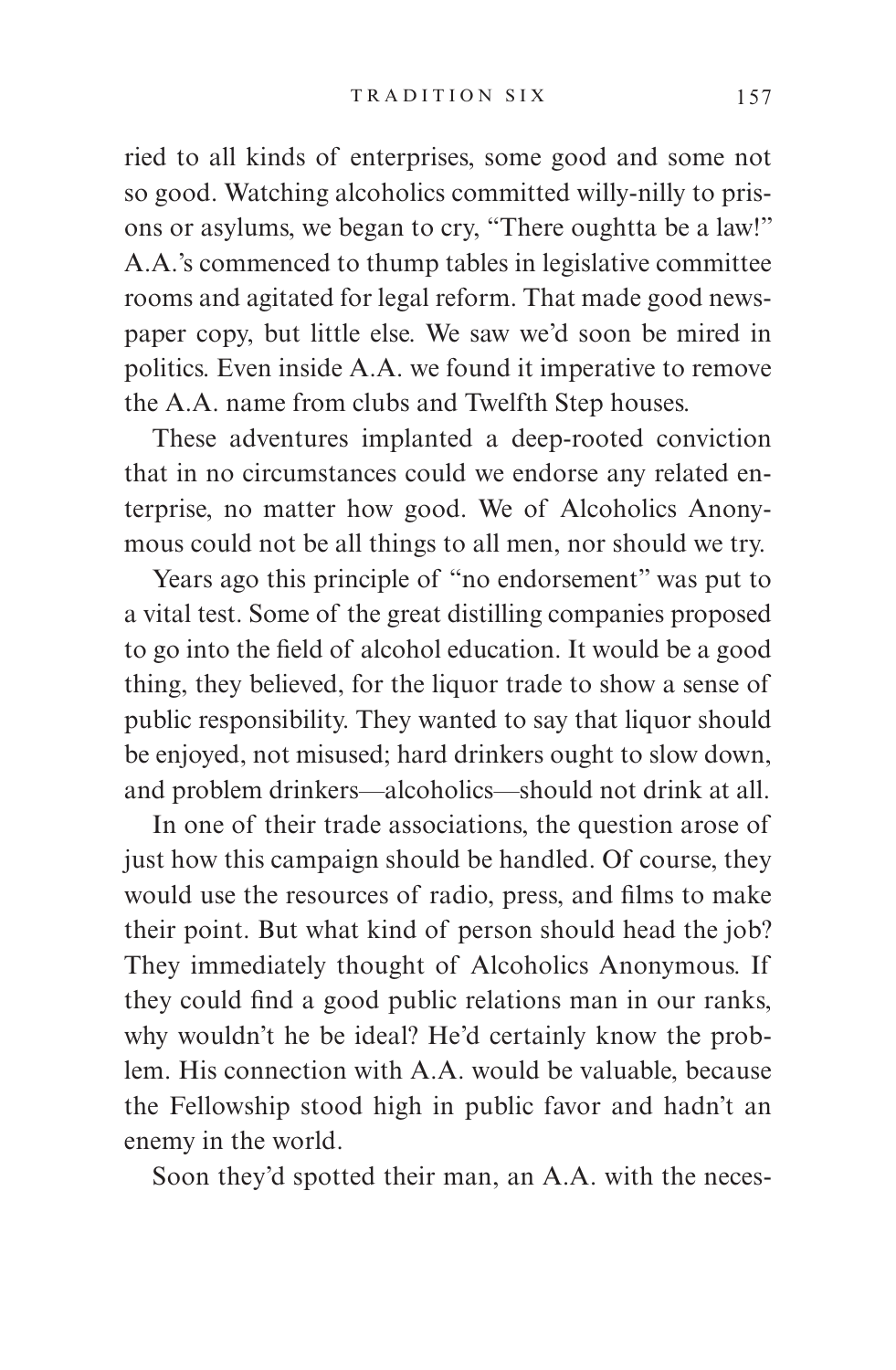sary experience. Straightway he appeared at New York's A.A. headquarters, asking, "Is there anything in our tradition that suggests I shouldn't take a job like this one? The kind of education seems good to me, and is not too controversial. Do you headquarters folks see any bugs in it?"

At first glance, it did look like a good thing. Then doubt crept in. The association wanted to use our member's full name in all its advertising; he was to be described both as its director of publicity and as a member of Alcoholics Anonymous. Of course, there couldn't be the slightest objection if such an association hired an A.A. member solely because of his public relations ability and his knowledge of alcoholism. But that wasn't the whole story, for in this case not only was an A.A. member to break his anonymity at a public level, he was to link the name Alcoholics Anonymous to this particular educational project in the minds of millions. It would be bound to appear that A.A. was now backing education—liquor trade association style.

The minute we saw this compromising fact for what it was, we asked the prospective publicity director how he felt about it. "Great guns!" he said. "Of course I can't take the job. The ink wouldn't be dry on the first ad before an awful shriek would go up from the dry camp. They'd be out with lanterns looking for an honest A.A. to plump for *their* brand of education. A.A. would land exactly in the middle of the wet-dry controversy. Half the people in this country would think we'd signed up with the drys, the other half would think we'd joined the wets. What a mess!"

"Nevertheless," we pointed out, "you still have a legal right to take this job."